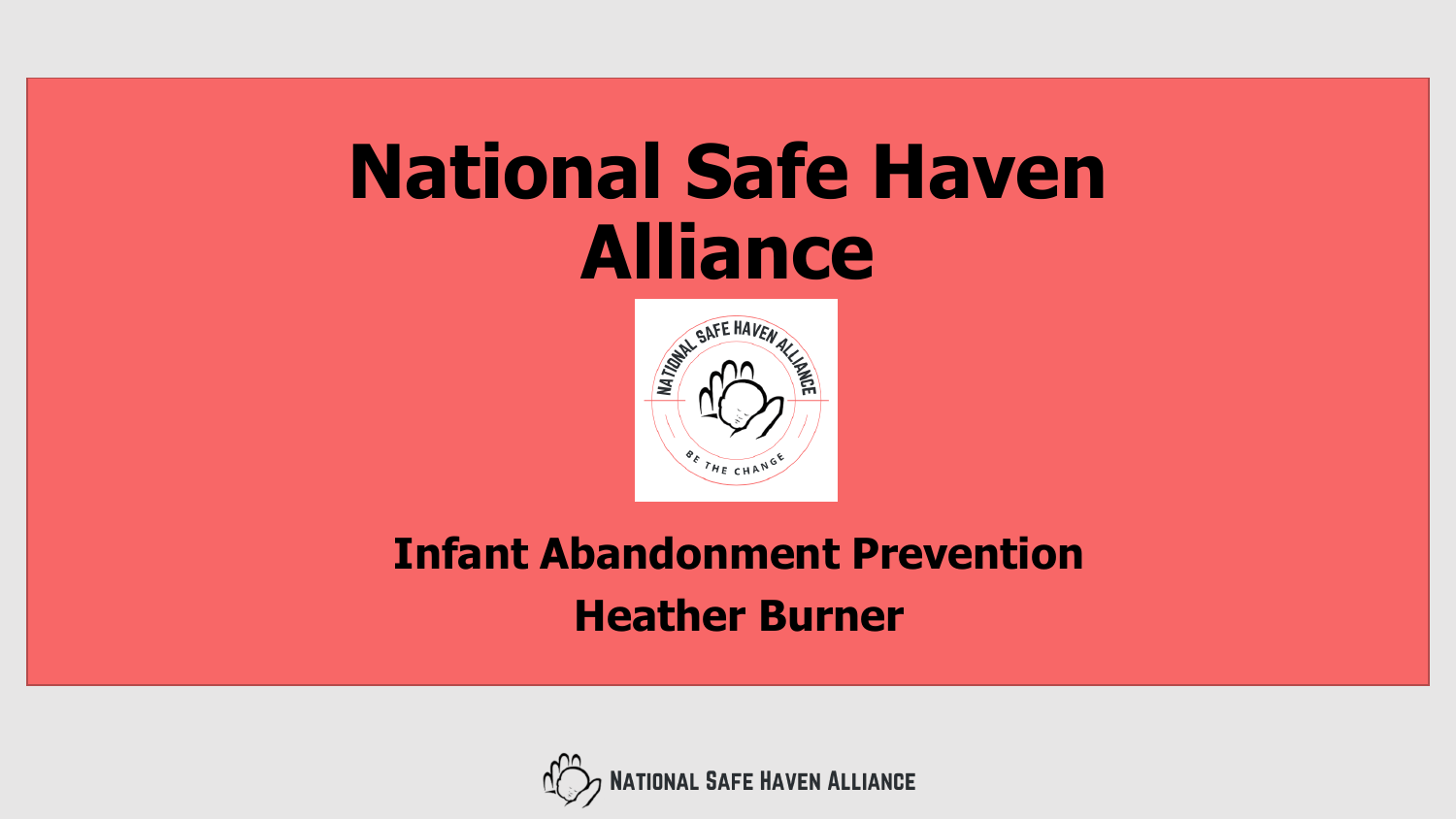## **Introduction**

 Every year infants are illegally abandoned in the U.S. In 2021, 31 babies were placed in dumpsters, found in backpacks, or discarded in other dangerous locations. 22 of these infants were found deceased.

73 babies were saved by Safe Haven laws in 2021.

The National Safe Haven Alliance is a 501-3c non-profit organization committed to providing safe alternatives for women and parents to prevent harm or even death of babies.

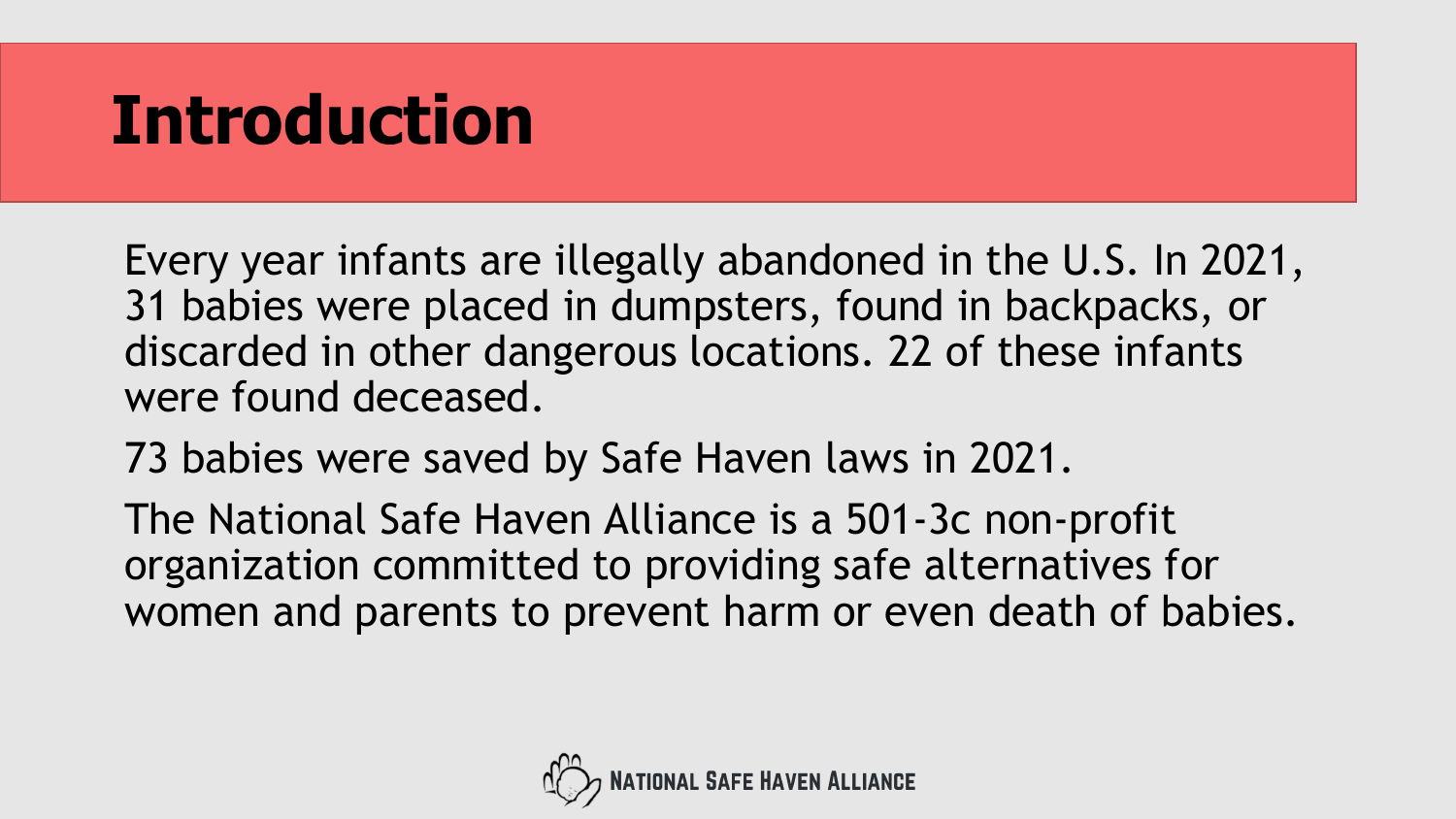## **2022 Abandonments**

- • 12/31/21: Alaska- Mother leaves newborn in a box with a note on a street corner, baby survived.
- • 1/7/22: New Mexico- Mother is seen on video tossing a bag into a dumpster, baby later found in that bag by people searching dumpster for goods, baby survived.
- front of a fire station in freezing temperatures. • 1/15/22: Illinois- Baby found deceased in a duffel bag out
- after mother gave birth and abandoned the infant, mother • 2/13/22: Nebraska- Baby found on a blanket on side of a road found nearby, baby survived.

![](_page_2_Picture_5.jpeg)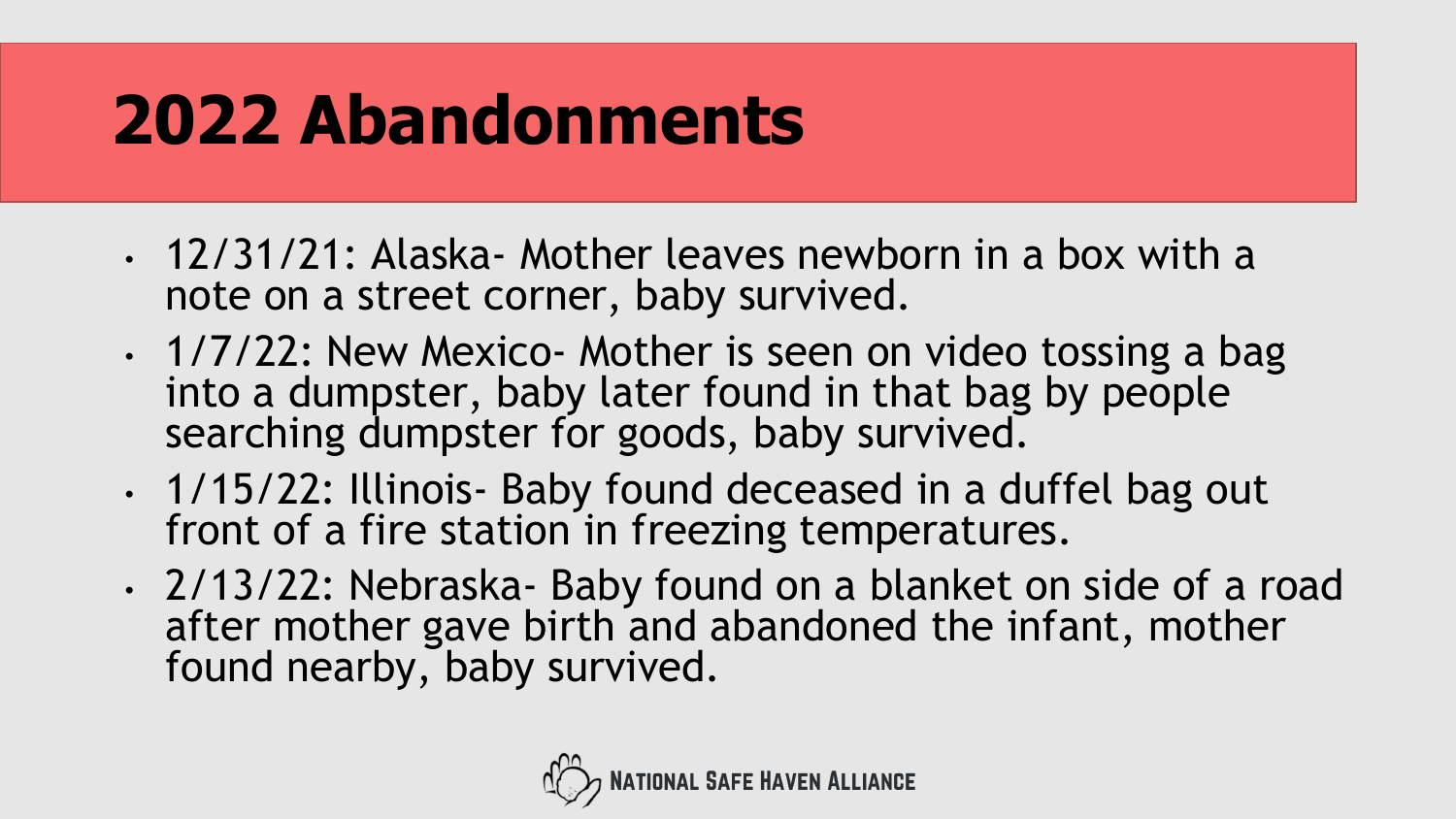## **Safe Haven Law**

- • The law provides safe options for a parent that may be unable or unwilling to care for their infant. The Safe Haven Laws allow a parent to anonymously relinquish an unharmed baby to a Safe Haven Provider and the parent will not be prosecuted.
- • The law gives a desperate parent a safe alternative and saves the life of a vulnerable infant.
- • Each state has a different Safe Haven Law, the first law passed in 1999 in TX and was subsequently passed in each state and Guam.
- Hospitals are an approved location in every state.

![](_page_3_Picture_5.jpeg)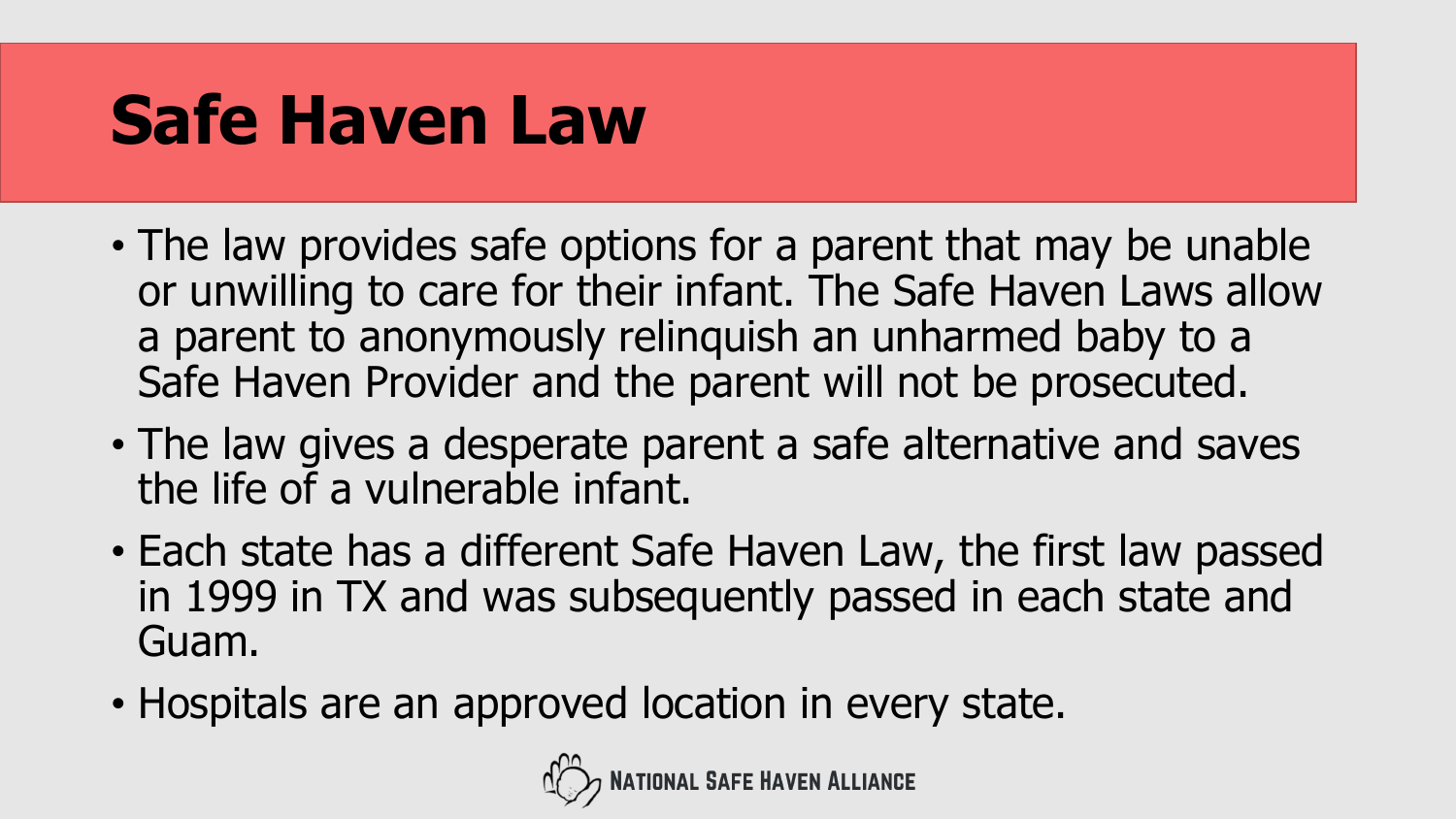## **Safe Haven Providers**

#### **On-duty hospital staff members are considered a Safe Haven Provider in every state.**

- • Safe Haven Providers differ by state and may include on-duty:
	- o Firefighters/EMS Personnel
	- o Law Enforcement Officers
	- o Free standing Emergency Department staff
	- o Church Staff/Volunteers
	- $\circ$  Participating Adoption Agency Staff
	- $\circ$  County Health Department Staff
	- $\circ$  Infant Safety Device at designated locations

#### **\*Know your state designated Safe Haven providers & locations**

![](_page_4_Picture_11.jpeg)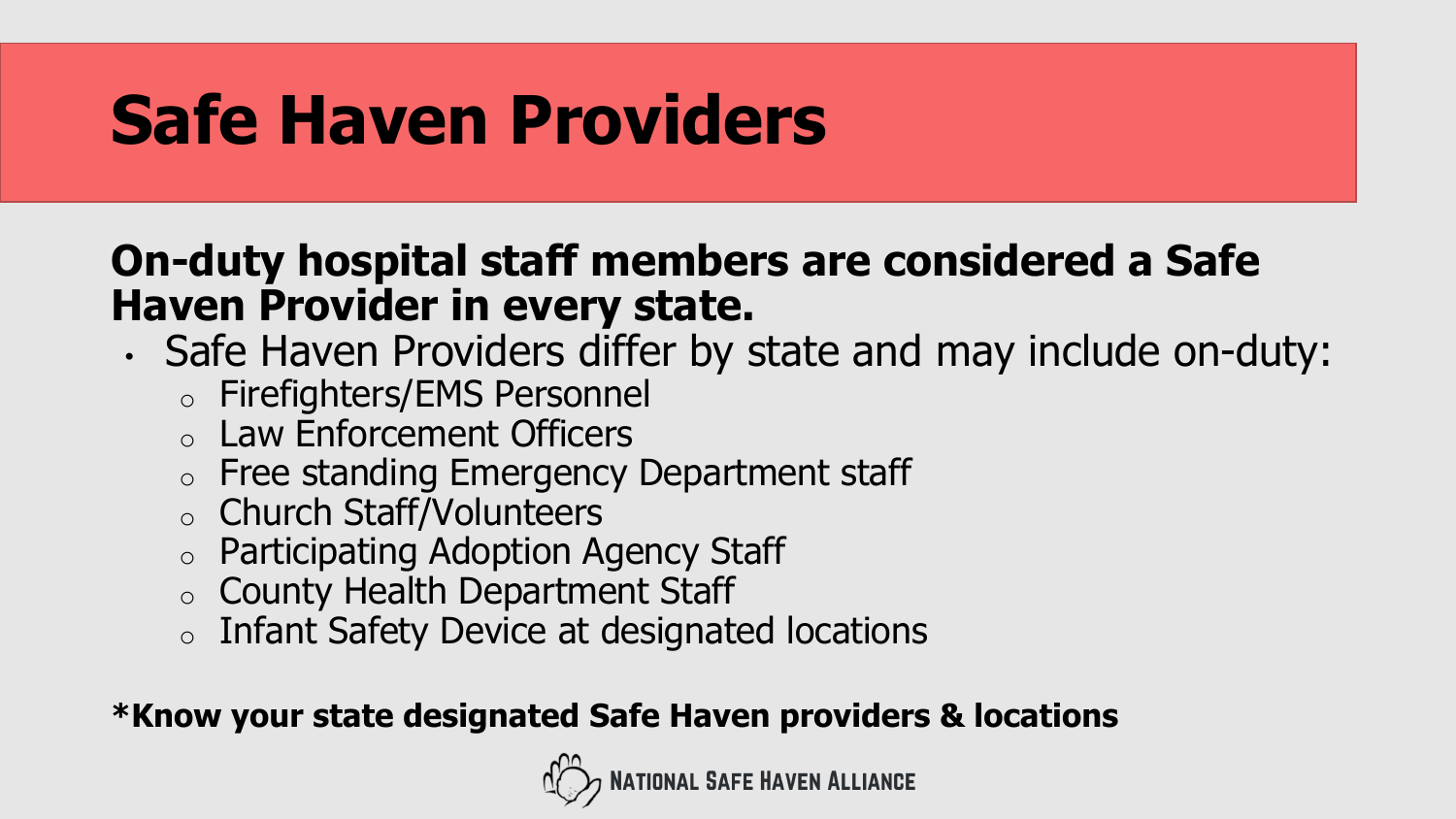## **Statistics**

Safe Haven statistics unofficially recorded since 1999.

- Safe Haven relinquishments: **4,524** babies
- Illegal infant abandonments: **1,610** babies
	- Babies found alive: 608
	- Babies found deceased: 915

![](_page_5_Picture_6.jpeg)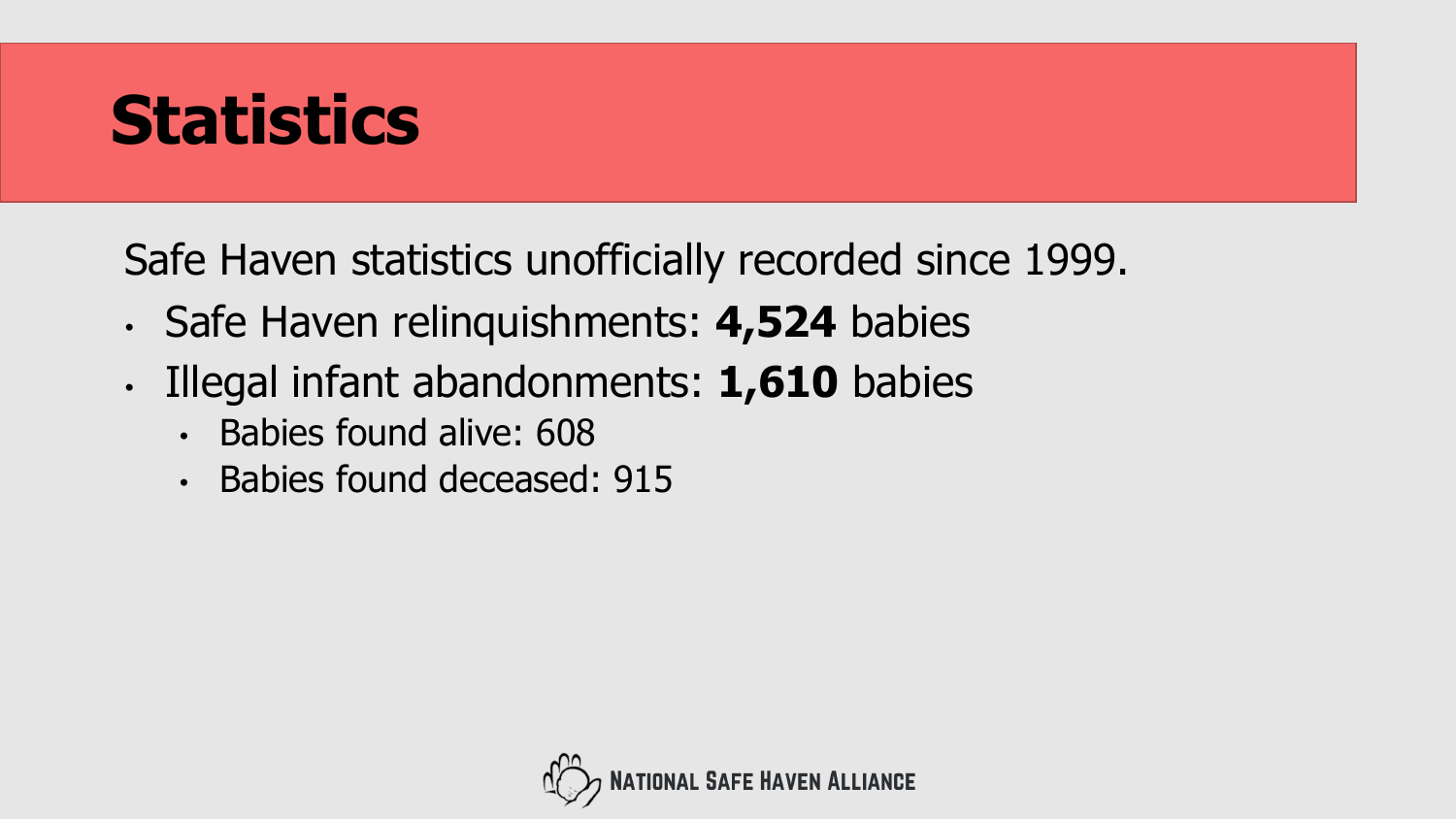# **Who organizes, provides training, and implements Safe Haven laws?**

![](_page_6_Picture_1.jpeg)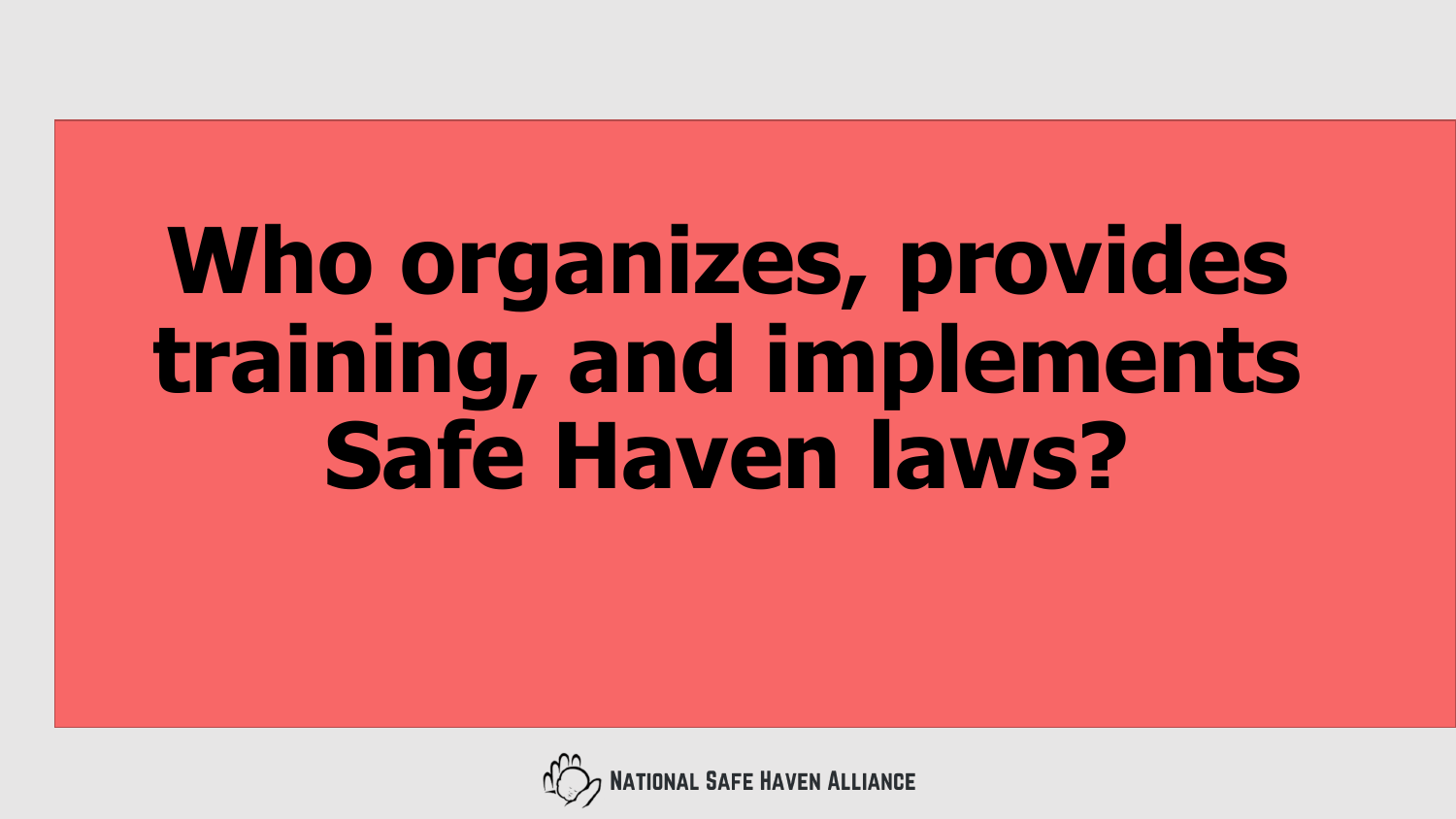## **About NSHA**

**Mission**: The National Safe Haven Alliance (NSHA) equips Safe Haven Providers and parents facing unplanned pregnancies with safe alternatives that prevent infant abandonment while providing holistic care for both parents and babies.

**Vision**: The National Safe Haven Alliance ensures every parent who is experiencing an unplanned pregnancy is given the resources and opportunity to create a safe post-birth plan for their baby.

24/7 Crisis Hotline: **1-888-510-BABY (2229)** 

![](_page_7_Picture_4.jpeg)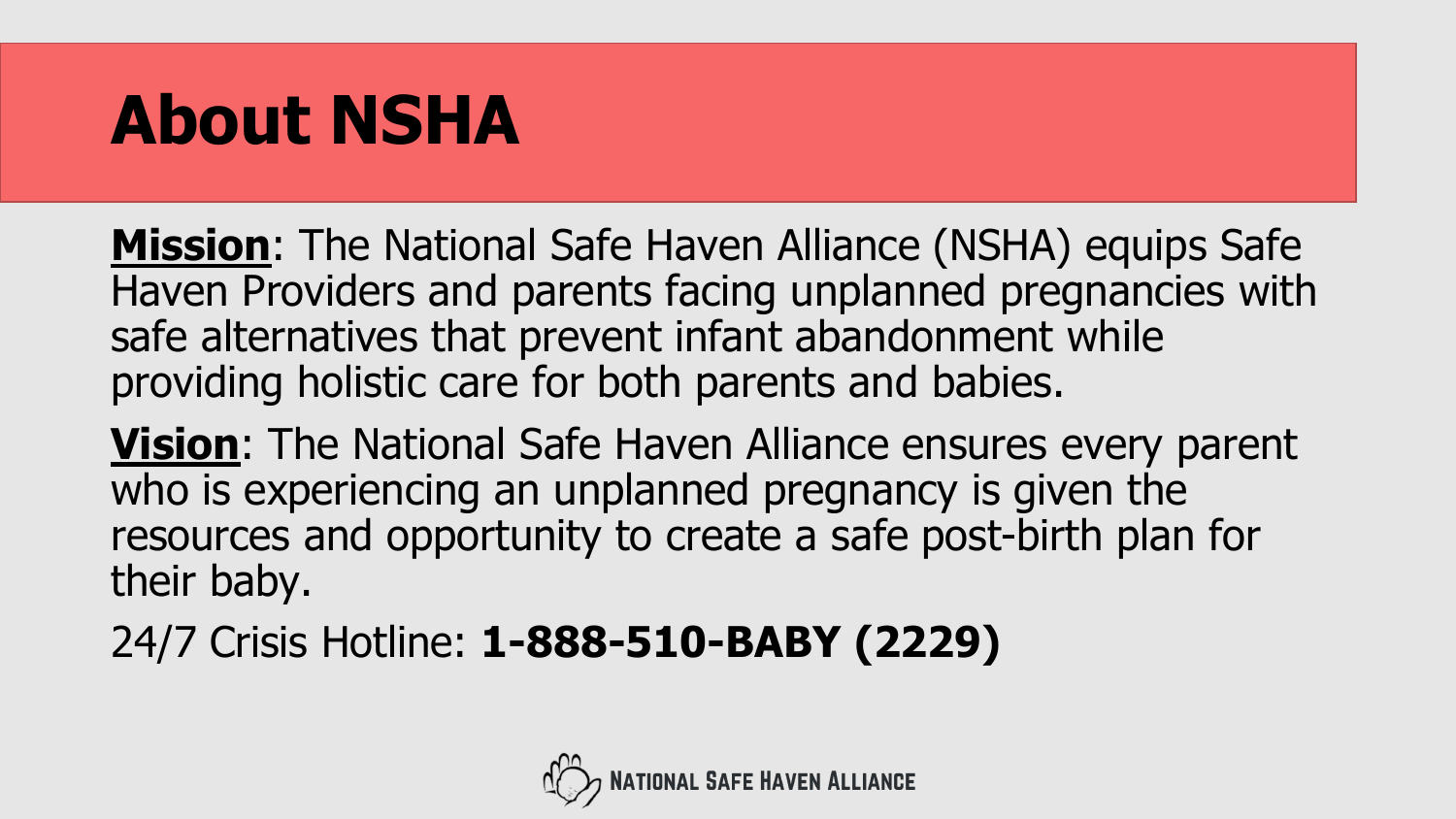## **Crisis Hotline**

- 24/7 staffed hotline
	- $\circ$  Staffed by EMS, nurse, case management, social work staff
- Provide immediate and emergency referrals
- Facilitation of safe relinquishment process
- Connection to community resources for parents and providers
- Direct support for a parent in need
- Comprehensive training and direction for Safe Haven providers

![](_page_8_Picture_8.jpeg)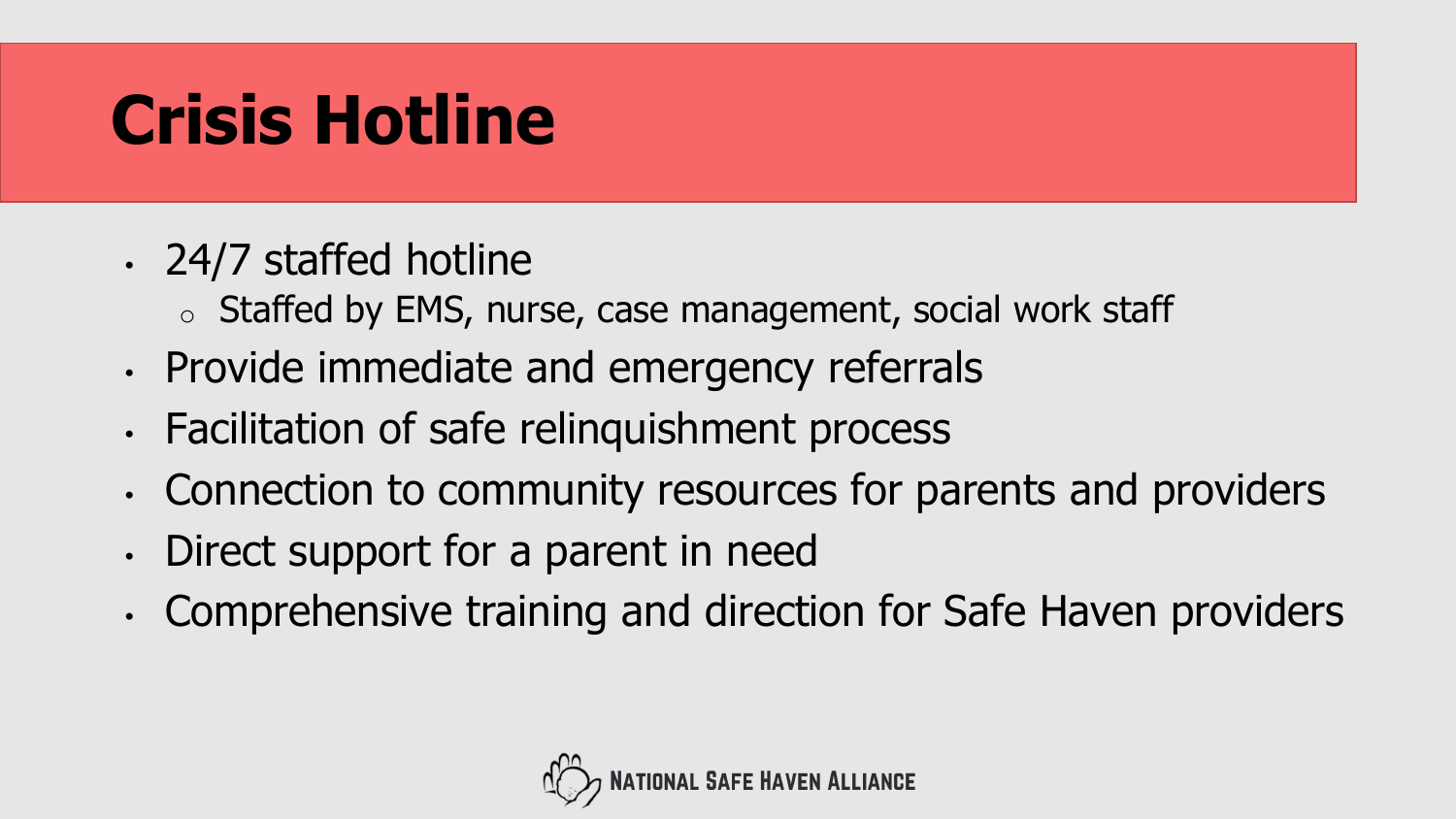## **Communication Model**

- What prevents you from feeling you can parent this child?
- • Identify the crisis the parent is experiencing:
	- o Abuse, assault, trafficking, homelessness, substance abuse, pregnancy denial syndrome, post-partem depression, mental health **issues**
- • Provide direct assistance addressing immediate needs: o Anti-trafficking agencies, shelters, detox, OB physician, DOH
- • Utilize resources to assist in developing a safe plan for child and parent
- Provide options for placement for child outside of age limit

![](_page_9_Picture_7.jpeg)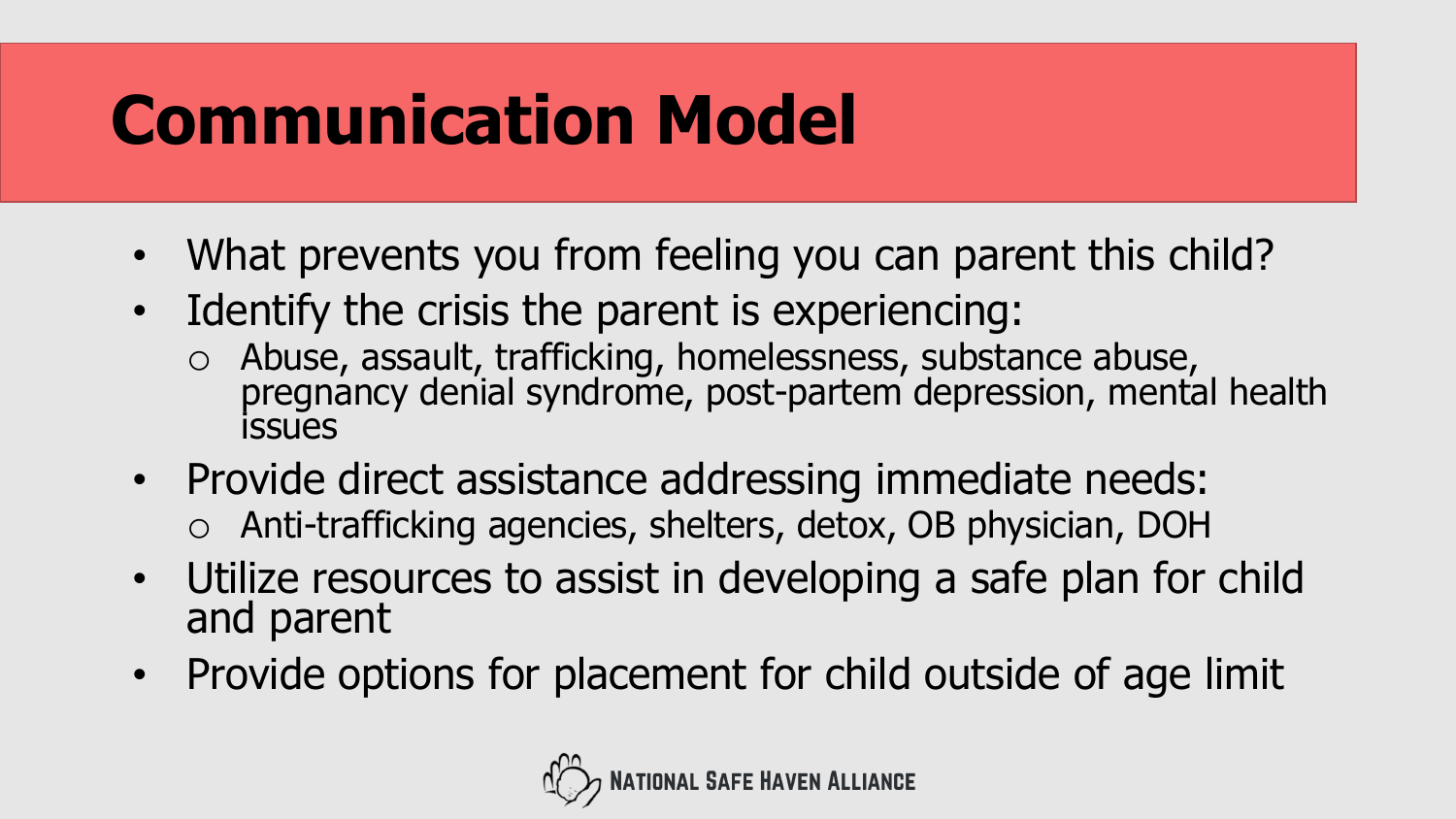## **Options for the Mother/Parent**

 1. **Parenting**: Discuss what would cause parent to feel they are unable to parent this child, provide necessary resources to parent child. Temporary placement option available.

 2. **Adoption**: Utilize adoption experts and resources if a mother is willing to consider this option.

 3. **Safe Haven**: This is a life saving, last resort. Provide information regarding the state law, Safe Haven providers and locations, and confidentiality.

![](_page_10_Picture_4.jpeg)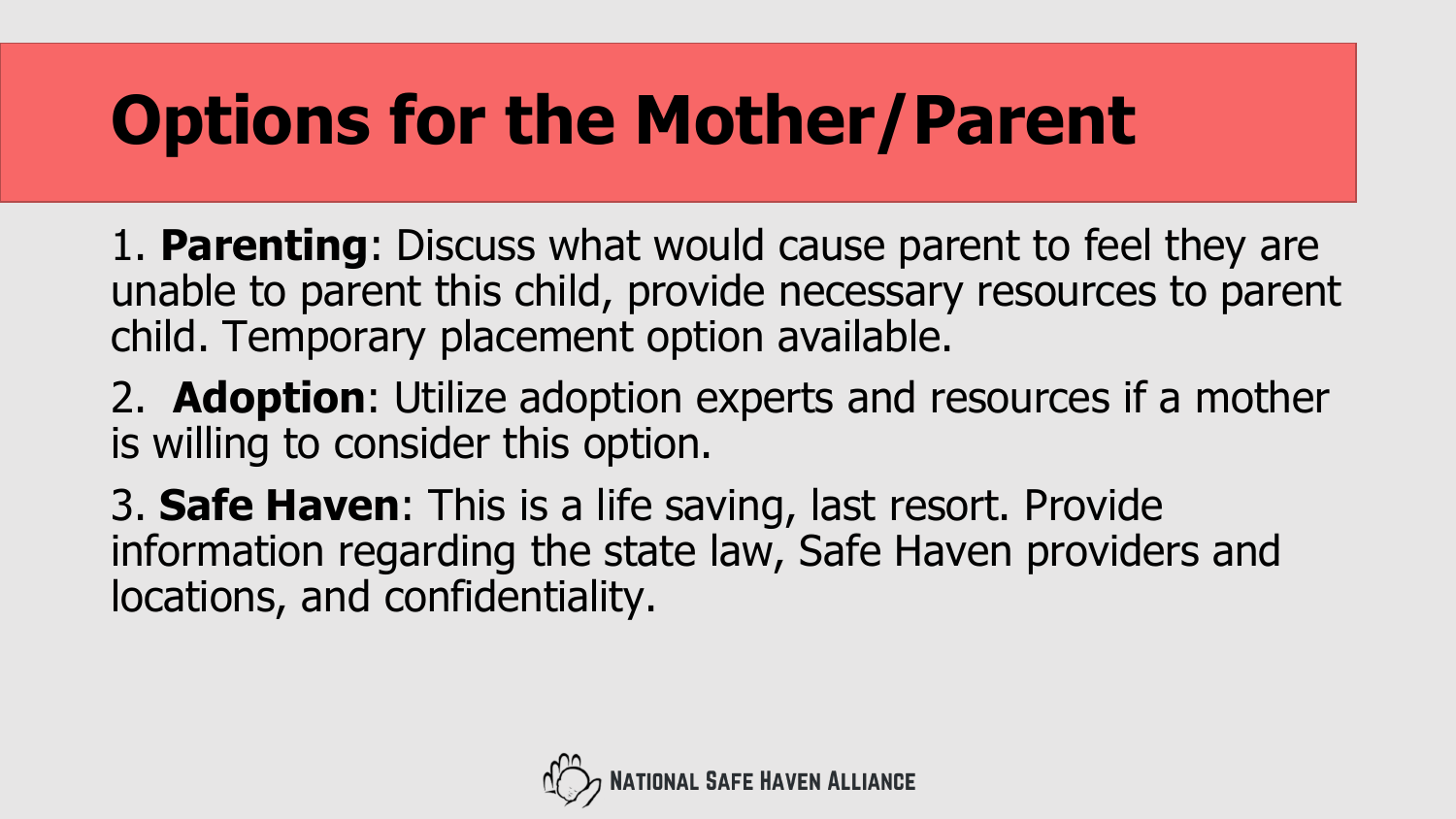## **2021 LA Safe Haven Case**

- • Mother admitted to emergency department for injuries related to an assault by partner, found to be 34 weeks pregnant
- After assessment, delivery induced for safety of baby and mother
- • Mother verbalized that she had been trafficked from her home state and has traveled through many states with partner
- Relinquishes infant using the Safe Haven law
- • NSHA hotline staff and social worker provided direction, referrals to trafficking support agency
- Infant safely relinquished, mother safely transported back home with follow up resources in place

![](_page_11_Picture_7.jpeg)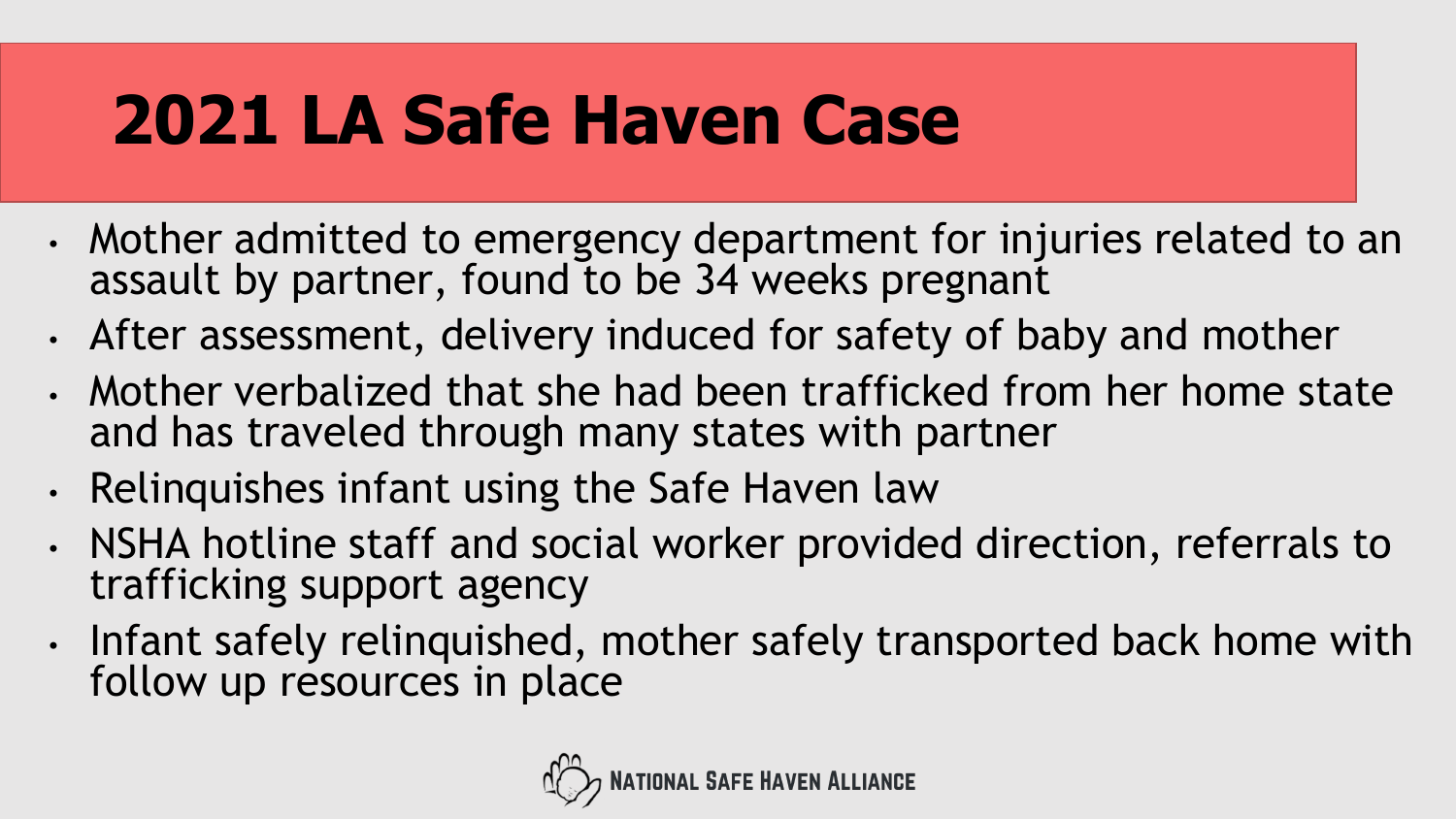## **Identified Needs Concerning Infant Abandonment Prevention**

- National awareness/education campaign
	- o Public awareness
	- $\circ$  Providing signs and Safe Haven provider training
- National Hotline contract and utilization
- • National registry of state reporting for:
	- o Safe Haven relinquishments
	- o Illegal infant abandonment
- Funding for National Safe Haven Alliance contract or HHS Program Manager position
	- o Develop training and education
	- o Hotline oversight

![](_page_12_Picture_11.jpeg)